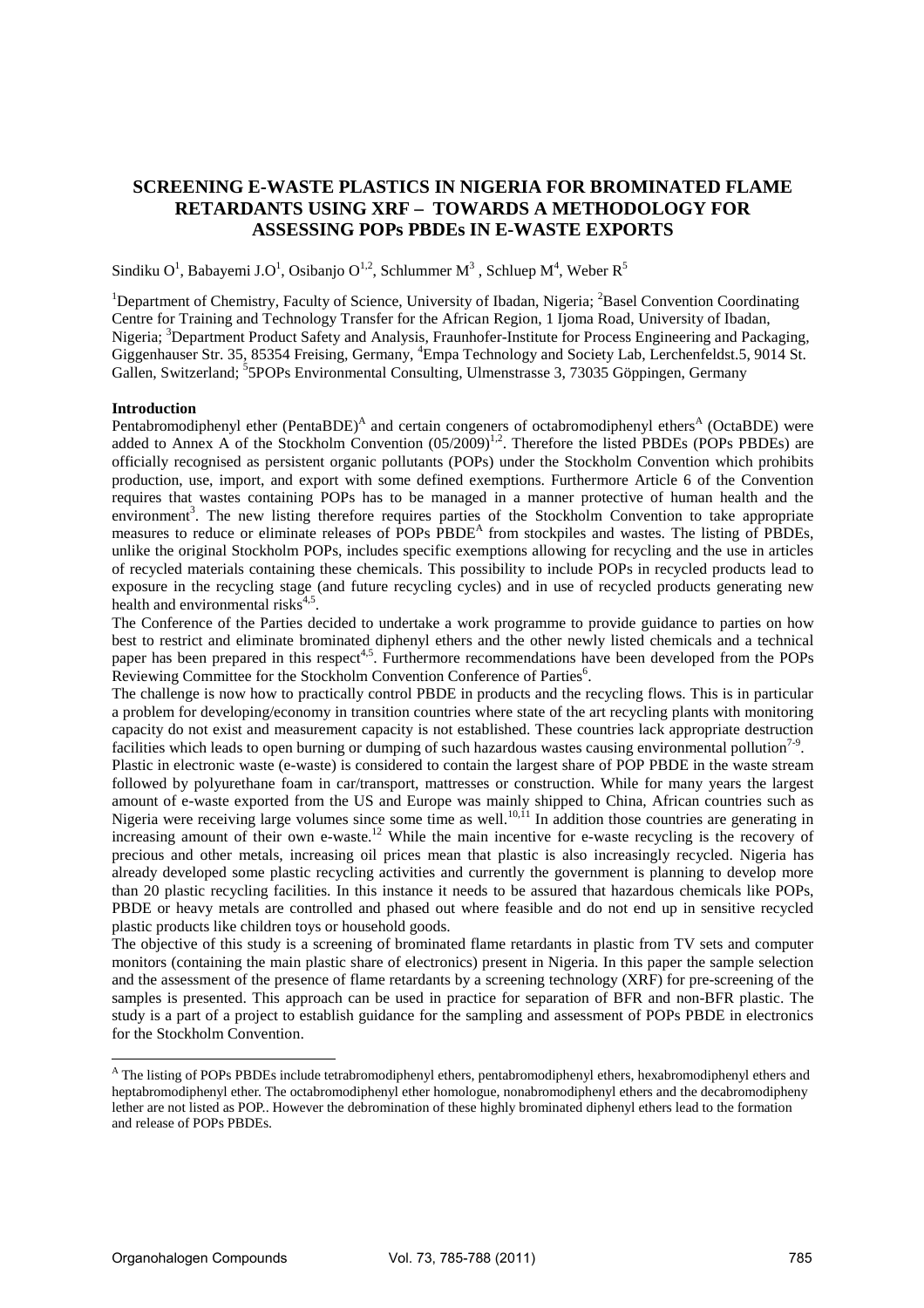### **Materials and methods**

Samples of plastics from electronics (plastic casings from TV sets and computer monitors) were taken from eight locations in Ogun state and Lagos state in south west Nigeria. The sampling was carried out between January 31 and March 16, 2011.

*Elemental analysis by EDXRF:* Samples were screened by EDXRF on a SPECTRO X-LAB 2000 (Spectro, Germany) using the general calibration of the instrument. In addition to bromine and chlorine also heavy metals were included in the screening. With respect to single housing materials, squares with 40 mm X 40 mm dimension were cut out of the housings and analysed without further pre-treatment.

### **Results and discussion**

### *1. Selection of samples and sample preparation*

In this first sampling campaign of plastics entering and present in Nigeria, TV sets and computers were targeted. These two electronic groups contain the largest share of plastic in e-waste. Furthermore the recycling of the plastic of these e-products is of particular interest from an economic perspective.

Samples were selected from the districts Oke-Ilewo, Ago-Oba, Ago-Oba-Lafenwa, Panseke, Sokori and Sapon, all in Abeokuta and Benja Villa in Ota in Ogun state; and the Computer Village in Lagos. The samples were specifically selected from waste storages, electronics workshops, roadsides, dumpsites and dismantling sites. They were of different sizes, shapes and colours. The labels on the TVs and computer monitor plastic housings were examined for information on the manufacturer, brand, model, serial number, year and origin of production. Mainly for TV samples, the year of production were found printed on the inside of the plastic casings. The information was immediately recorded and about  $250 \text{ cm}^2$  sizes were cut from each sample. Dismantling and cutting were done with simple tools (Figure 1). A hole was made on the cut samples through which a metal tag (Figure 2) was attached with the aid of a safety pin (Figure 3). These were transferred to the workshop where 40 mm X 40 mm squares were cut (Figure 4), and the cut squares packaged in labeled drug envelops (Figure 5).

The ranges of the year of production were 1987-2006 for computers, and 1981-2004 for TVs. This time span is considered being the most relevant for the use of POPs PBDE as their use is thought to have been stopped in about 2004. The numbers of samples with the regions of origin (production or assembly) are shown in Table 1. A total of 382 samples were collected - 224 from Computers and 158 from TV sets. For computer samples, the highest proportion was from Asia (100), followed by America (74), and then Europe (50). Most of the TV samples were obtained for Europe (100), followed by Asia (58), and none from America. This broadly reflects presence of these e-wastes in Nigeria. Second hand TVs are not imported from the US as the systems are not compatible.



Figure 1: Sampling tools Figure 2: Labelling tags





Figure 3: Labeled field samples Figure 4: Cut squares Figure 5: packaged samples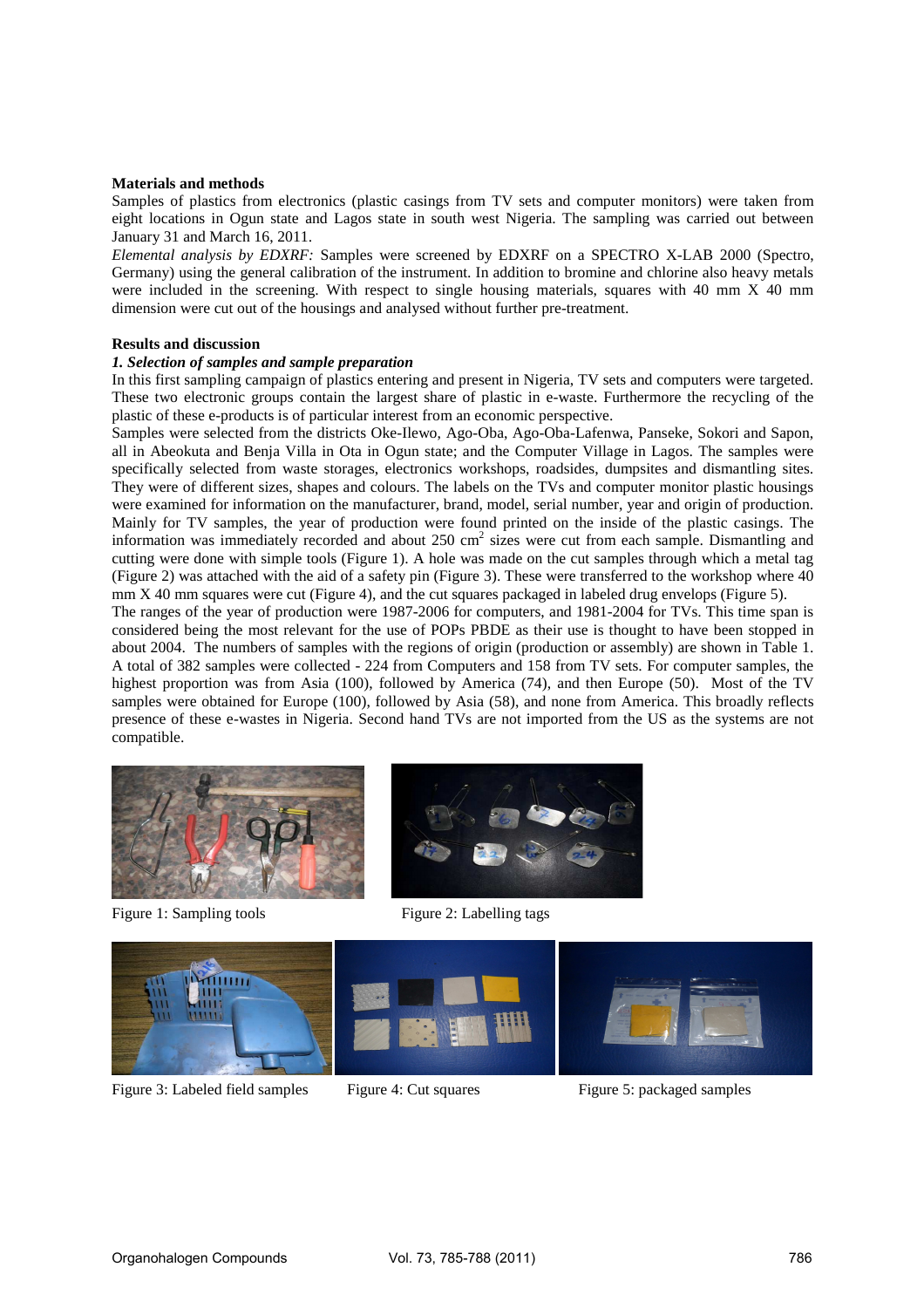| <b>Region</b> | Computer | TVs | <b>Total</b> |
|---------------|----------|-----|--------------|
| Europe        | 50       | 100 | 150          |
| Asia          | 100      | 58  | 158          |
| America       | 74       |     | 74           |
| <b>Total</b>  | 224      | 158 | 382          |

**Table 1:** Number of samples from each region of production/assembly

## *2. Results of XRF screening*

EDXRF analysis was performed in order to identify chlorine and bromine as indicators for brominated and chlorinated flame retardant systems. Also phosphorous was measured to indicate the phosphor based flame retardants. The XRF analysis also allows the screening of heavy metals. Antimony (Sb), lead (Pb) and cadmium (Cd) as potentially relevant heavy metals for further interpretation and contamination assessment were analysed. At the time of compilation of this abstract about 220 samples from the 382 samples have been analysed by XRF.

*Content of brominated and other flame retardants in computers and TV sets from the three regions (Figure 6)*  From the computers from the US (currently analysed n=30) about 60% were fully brominated flame retarded (Bromine content in the plastics from 5 to 11%). From the computers from Asia (currently analysed n=50) 70% were found to be fully brominated flame retarded (bromine content 4.7 to 9.8%). From the computers assembled/produced in Europe (currently analysed n=28) 43% were found to be fully brominated flame retarded (bromine content between 5.4 to 7%).

32 of the currently screened 108 computer casings contained phosphor at a level between 0.5 to 2.4% indicating that about 30% of these samples were equipped with phosphor organic flame retardants (PFR).

Only 6.5% of computer monitor casings did not contain flame retardant systems based on BFRs or PFRs.

A range of plastic samples from computers and TV sets contained bromine levels at a concentration between 100 ppm and 10000 ppm (Figure 6). This bromine content is not sufficient to function as flame.retardant and was probably not specifically added for this purpose. Most probably the BFRs stem in these samples from recycling of partly BFR containing plastic.

From the currently screened plastic casing from TV sets from Europe (n=100) about 36% were fully flame retarded with BFRs (2.2 to 9.2% of bromine). 5 of the TV sets had phosphor levels of 0.5 to 1% indicating the use of PFRs for these sets.

From the plastic casing from TV sets from Asia (n=20) only 3 (15%) were fully flame retarded with BFRs (6 to 8.2% of bromine). Phosphor levels were low in all 20 samples showing that the screened TV casing from Asia have not been treated with phosphorus flame retardants.

As mentioned above TV sets from the US are not imported as second hand systems since the systems used in US and Nigeria are not compatible.

A large amount of TVs (>60%) did not have either BFR or PFRs. From the current screening it can not be concluded if the plastic from these TV sets were not flame retarded at all or of other means of flame retarding (other plastic type or certain inorganic flame retardants) have been used.

Overall, a very high percentage of the sampled computer monitoring cases present as electronic wastes in stores and workshops in Nigeria contain brominated flame retardants.

With the current analysed data it appears that computers assembled/produced in Europe contain a lower percentage of brominated flame retardants in the casings. The reason for this is probably the lower flammability standard required in Europe.

The share of television casings fully flame retarded with BFRs were somewhat lower (average about 30%) compared to computers.

As mentioned in the introduction, one final aim of this project is the assessment of POPs PBDE in electronic waste in Nigeria. The XRF screening can only establish the presence of brominated/chlorinated compounds and not whether POPs PBDE are present. However, after this first screening about 40% of the sampled electronics can be excluded from the further detailed analysis of PBDE (and other brominated flame retardants).